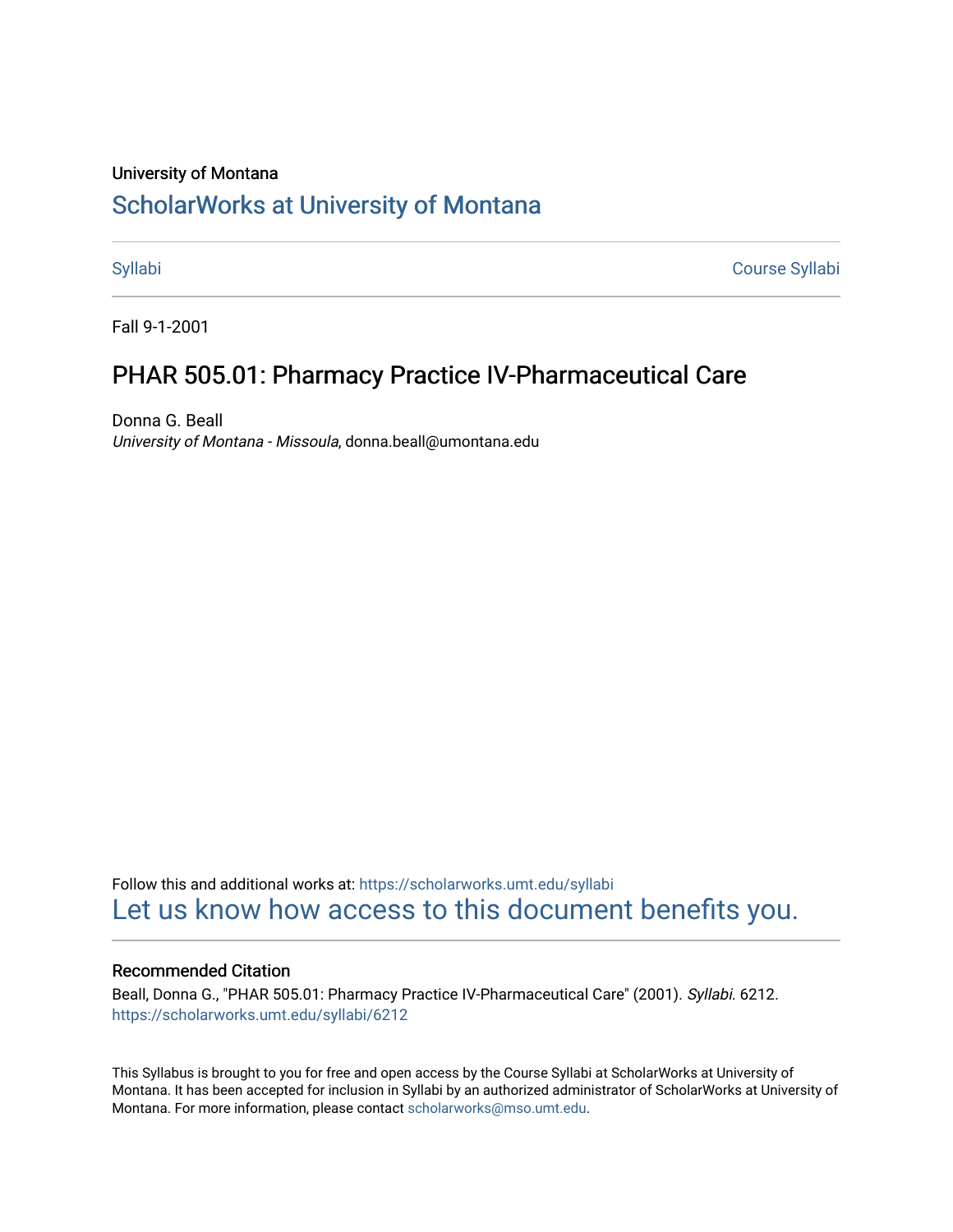#### **PHAR 504/505: Pharmacy Practice III**

## **Fall, 2001 M-W-F 8:10-9:00 SB 117 Lab sessions M-Tu-W-Th 1pm-4pm SB**

**Course Description**: The third in a new sequence of Pharmacy Practice courses, this course is designed to challenge the student to apply learned skills and information in a coordinated approach.

| <b>Course Coordinator: Donna Beall</b> |                       | <b>CHC-106</b>             | Telephone: | 243-6710 |
|----------------------------------------|-----------------------|----------------------------|------------|----------|
|                                        | dbeall@selway.umt.edu | SB-353                     | Telephone: | 243-4237 |
| <b>Instructors:</b>                    | <b>Bob Williams</b>   | SB-320                     | Telephone: | 243-4362 |
|                                        | <b>Tim Stratton</b>   | SB-318                     | Telephone  | 243-2339 |
|                                        | Lisa Barnes           | SB-324 A                   | Telephone: | 243-4203 |
|                                        | Vince Colucci         | SB-4634                    | Telephone: | 243-4634 |
|                                        | Jeff Adams, MD        | <b>Curry Health Center</b> | Telephone: | 243-2767 |

#### **Materials and Resources:**

| <i>Physical Assessment: A Guide for Evaluating Drug Therapy by</i> |
|--------------------------------------------------------------------|
| Longe and Calvert.                                                 |
|                                                                    |
| Handouts may be furnished throughout the course                    |
|                                                                    |

#### **Goals of the Course:**

The goal of this course is to provide the student with practical information about pharmaceutical care and to enhance skills that will optimize drug therapy management. This will include aspects of dispensing, management, communication (both verbal and writing), physical assessment, disease state monitoring and legal issues.

#### **Objectives**:

Upon completion of the course, the student will be able to:

- 1. Take a cogent medical history and to perform an appropriate physical assessment that will assist him/her in making decisions regarding optimizing drug therapy in patients;
- 2. Demonstrate competence in performing, interpreting and recording examination to the level defined in lab for a given system or anatomic region;
- 3. Define all terminology used in the presentation and recording of history and physical examination;
- 4. Develop a care plan, communicate recommendations (both verbally and in writing) to physicians and document interventions by SOAP notes when given a case/scenario;
- 5. Understand personnel, systems and other management issues as it relates to the profession of pharmacy;
- 6. After reviewing pertinent literature on a given pharmaceutical care issue/topic, debate it's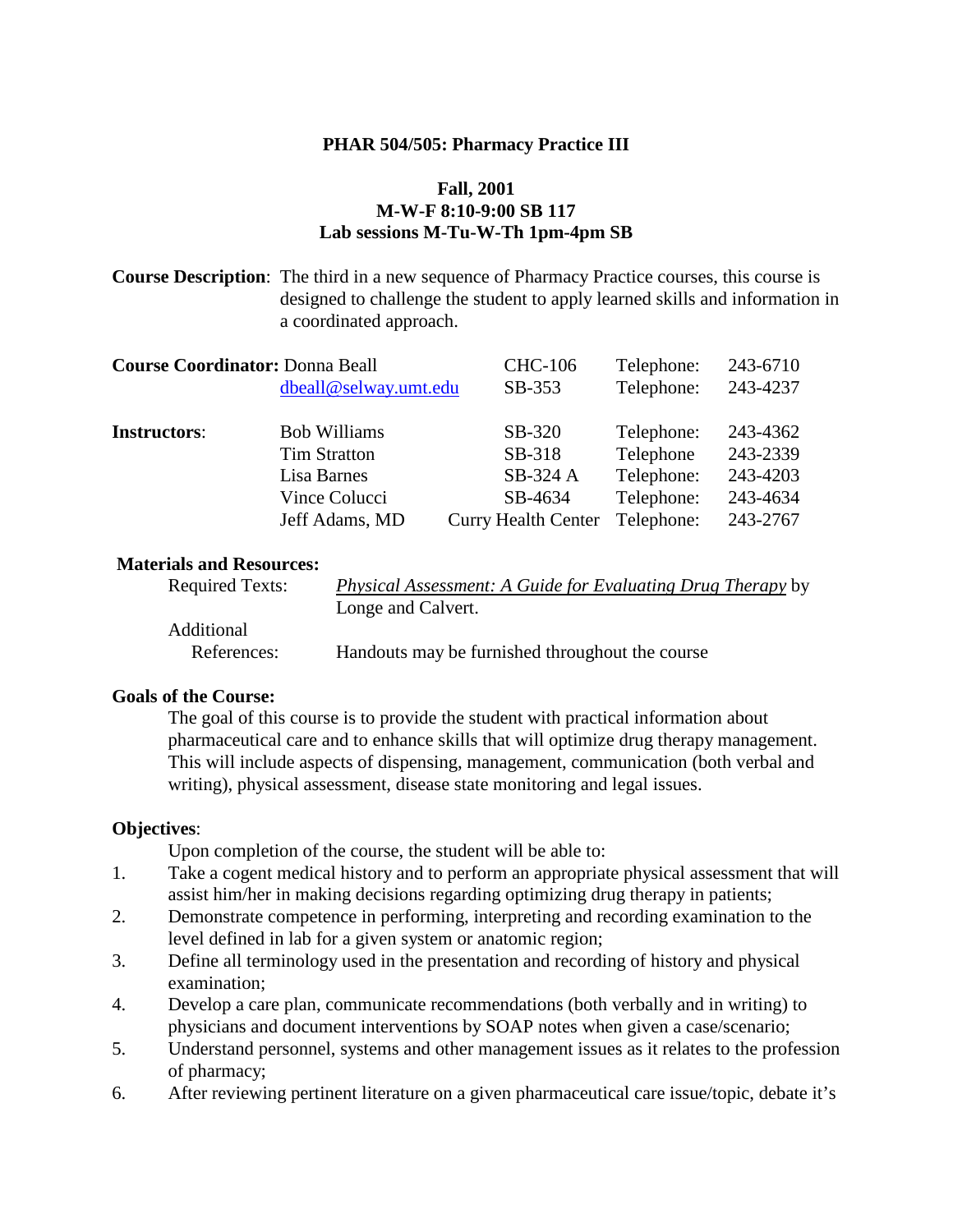relevance to the pharmacy profession;

- 7. Communicate effectively to patients/clients
- 8. Define terms used in intravenous therapy and demonstrate skills in preparing intravenous products.
- 9. Understand pharmacy law and recent changes in Montana law.
- 10. Understand the basics of business law, management, and related personnel issues.

**Expectations/Activities:** It is the student's responsibility and obligation to:

- 1. Attend and participate in lectures and lab sessions. In cases of sickness or other emergencies necessitating a student's absence from a lab session, the student must make arrangements to reschedule. Since students work in groups during the lab sessions, a switch with another group is warranted. All reschedules **must** be prior approved by Donna Beall (243-6710) or Bob Williams (243-4362);
- 2. Read assigned materials BEFORE attending class/lab and prepare written assignments to be handed in to lab instructor when due;
- 3. Conduct a medication history or "brown bag" activity;
- 4. In small groups, given a topic/issue that pertains to pharmaceutical care, debate it's relevance to the profession;
- 5. Understand that confidentiality of the patient (fellow student) must be preserved;
- 6. Conduct yourself in a professional manner; refer to the student conduct code regarding classroom behavior;
- 7. Perform successfully on all activities, exams and final lab practical

**Grading**: The instructors reserve the right to change any of the following including points for an assignment, add assignments, or eliminate assignments The final grade of this course will be based on your performance in the following categories:

| Lecture exams                                       | 2 @ 100 points each |
|-----------------------------------------------------|---------------------|
| Final Exam                                          | 100 points          |
| Pro-Con Activity                                    | 100 points          |
| <b>Brown Bag Activity</b>                           | 50 points           |
| Lab assignments                                     |                     |
| <b>Medical History</b>                              | 25 points           |
| PA write-up                                         | 50 points total     |
| PA Lab practical                                    | 50 points           |
| Cases                                               | 25 points each      |
| $\epsilon$ 00 $\epsilon$ sinte total for the course |                     |

600 points total for the course

| 540-600 points |   |
|----------------|---|
| 500-549 points | В |
| 450-499 points | € |
| 400-449 points | Ð |
| $<$ 400        | E |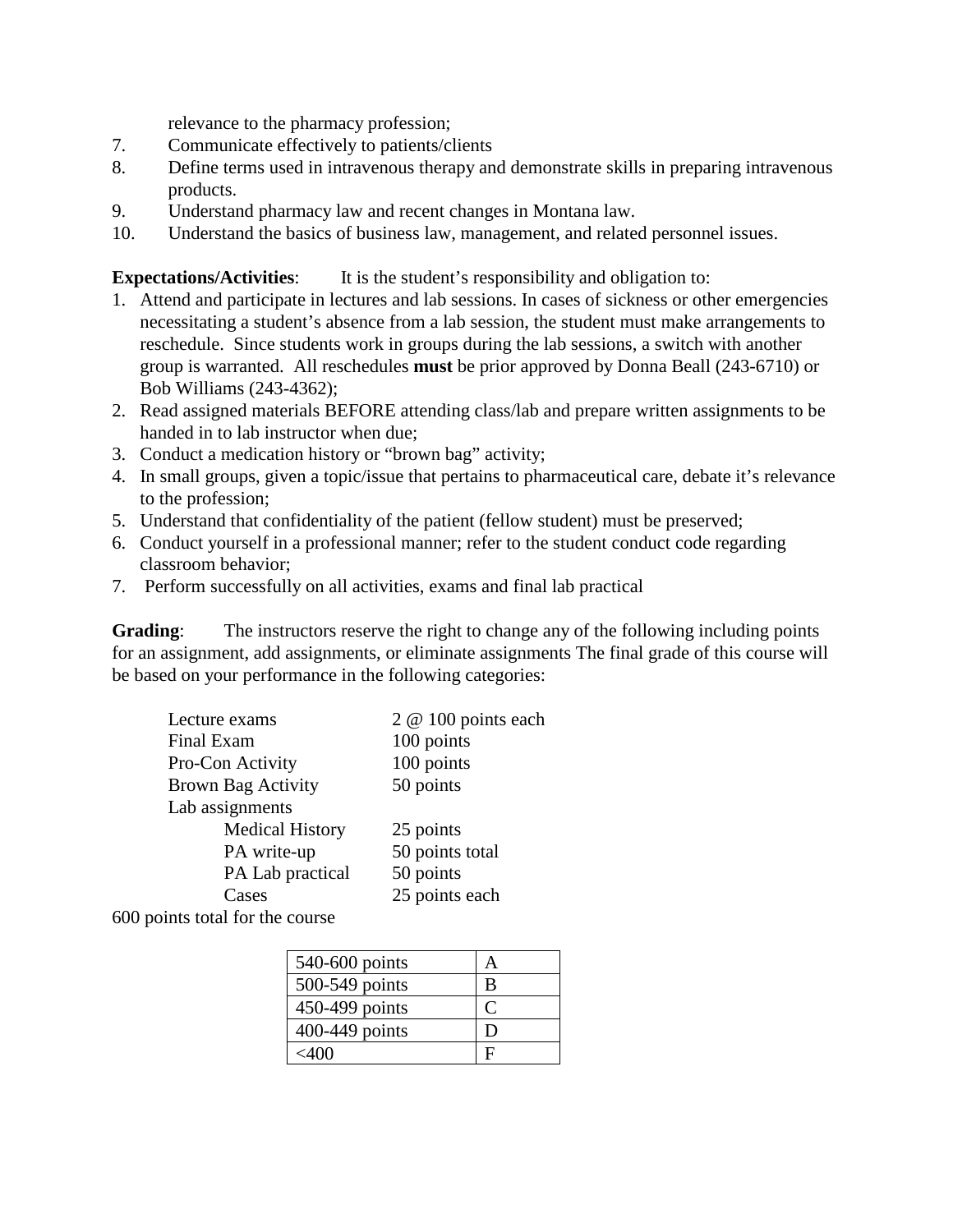#### Assignments

## I. "Brown Bag"

Goal of assignment: Conduct a medication history on someone who you are not related to or have an association with (e.g. class mate, significant other, etc,)

- 1. This is an "individual" assignment that must be completed by November 26th
- 2. Students are to conduct medication histories (brown bag) and/or Medical Histories at a:
	- a. School
	- b. Church
	- c. Pharmacy
	- d. Clinic office for a physician or NP
	- e. Community Health Center
	- f. Indian Health Center
	- g. Assisted living center
	- h. Flu vaccination clinic
	- i. Group home or similar facility
	- j. Specific disease association (like the Alzheimer's association).
- 3. Students may use the attached data form or may develop their own (refer to lecture on 9/14)
- 4. Data form(s) passed-in must have ALL patient-identifiable information removed
- II. "Pro/Con" Assignment

Goal of assignment: After reviewing pertinent literature on a given pharmaceutical care issue/topic, communicate via a debate its relevance to the pharmacy profession

- 1. This is a "group" assignment. Groups will be randomly assigned. Each member of the group will receive the same grade.
- 2. Topics/Issues as well as the date the debate will occur will be assigned on the first day of class
- 3. It is expected, that the group will:
	- a. Critically review the literature on the given topic/issue
	- b. Present their position in 15 minutes
	- c. Lead a discussion (with the "opposing team") for 15 minutes
- 4. Students will be evaluated based on the following criteria: